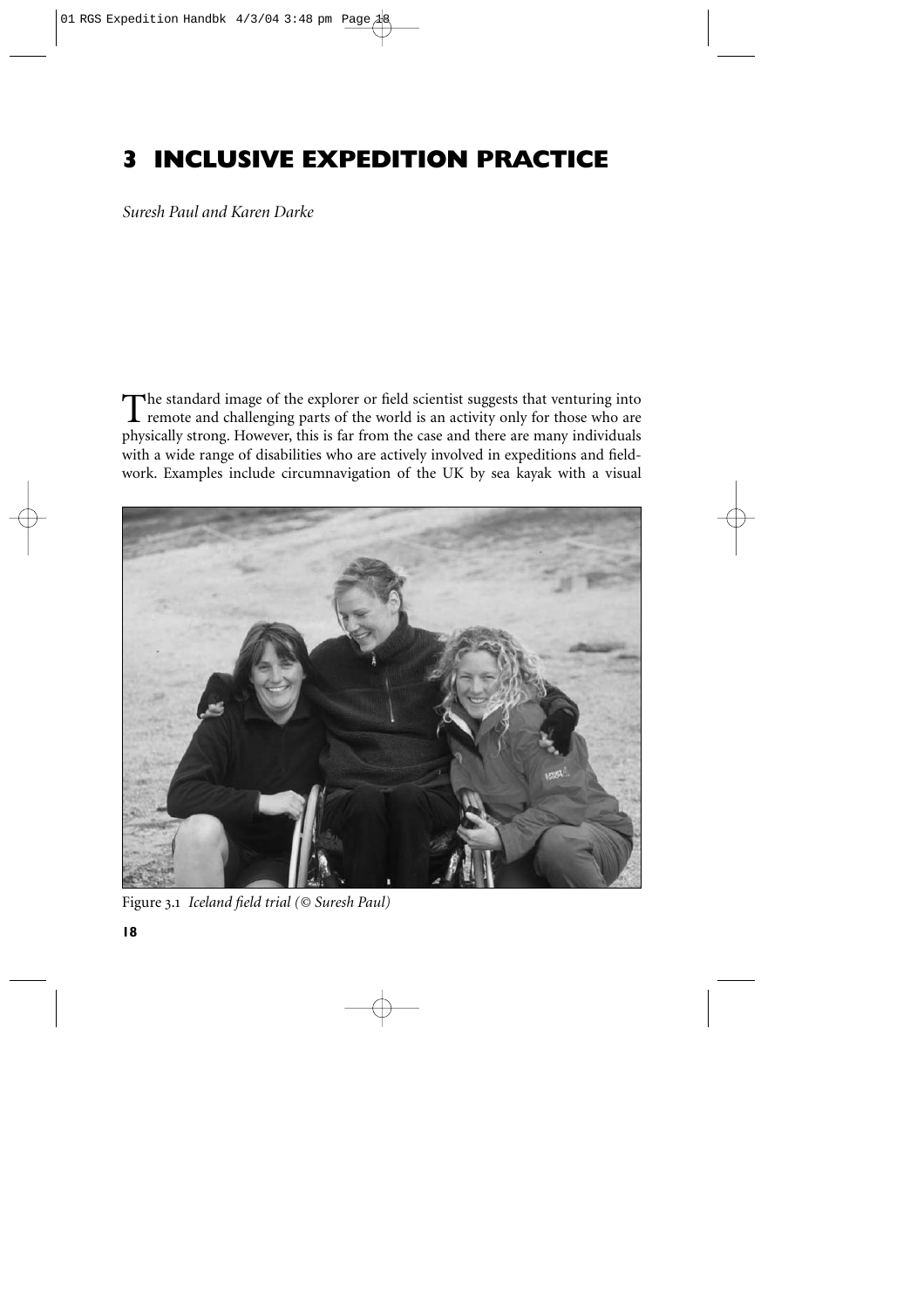Figure 3.2 *Up among the rigging on a Raleigh International expedition (© Paul Harris)*



impairment, journeying by electric wheelchair across Iceland, hand-cycling through central Asia, the Himalayas, and Iceland by paraplegic and amputee explorers, a range of Himalayan projects that have included people with learning disabilities in both planning and implementation stages, scientific fieldwork in the Andes – to mention just a few.

Building on these scattered inspirational examples, the first Disabled Explorers' Conference was held by the Royal Geographical Society (with the Institute of British Geographers or IBG) in 1995 and was ground-breaking in setting the tone and standard for inclusive practice in the expedition world. Also in 1995, the Disability Discrimination Act came into force in the UK, ensuring that the rights of disabled people are protected by law, and helping to remove both the physical and attitudinal barriers faced by disabled people.

Since then, there has been a noticeable growth in the number of expedition and fieldwork projects being undertaken in an inclusive format (involving both disabled and non-disabled members). There have been several successful expeditions with inclusive teams that have attracted media attention, and so raised the profile of what disabled explorers can achieve. In addition, expedition providers are increasingly open to the meaningful involvement of disabled people in their activities.

One noticeable area of development in inclusive outdoor opportunities in the UK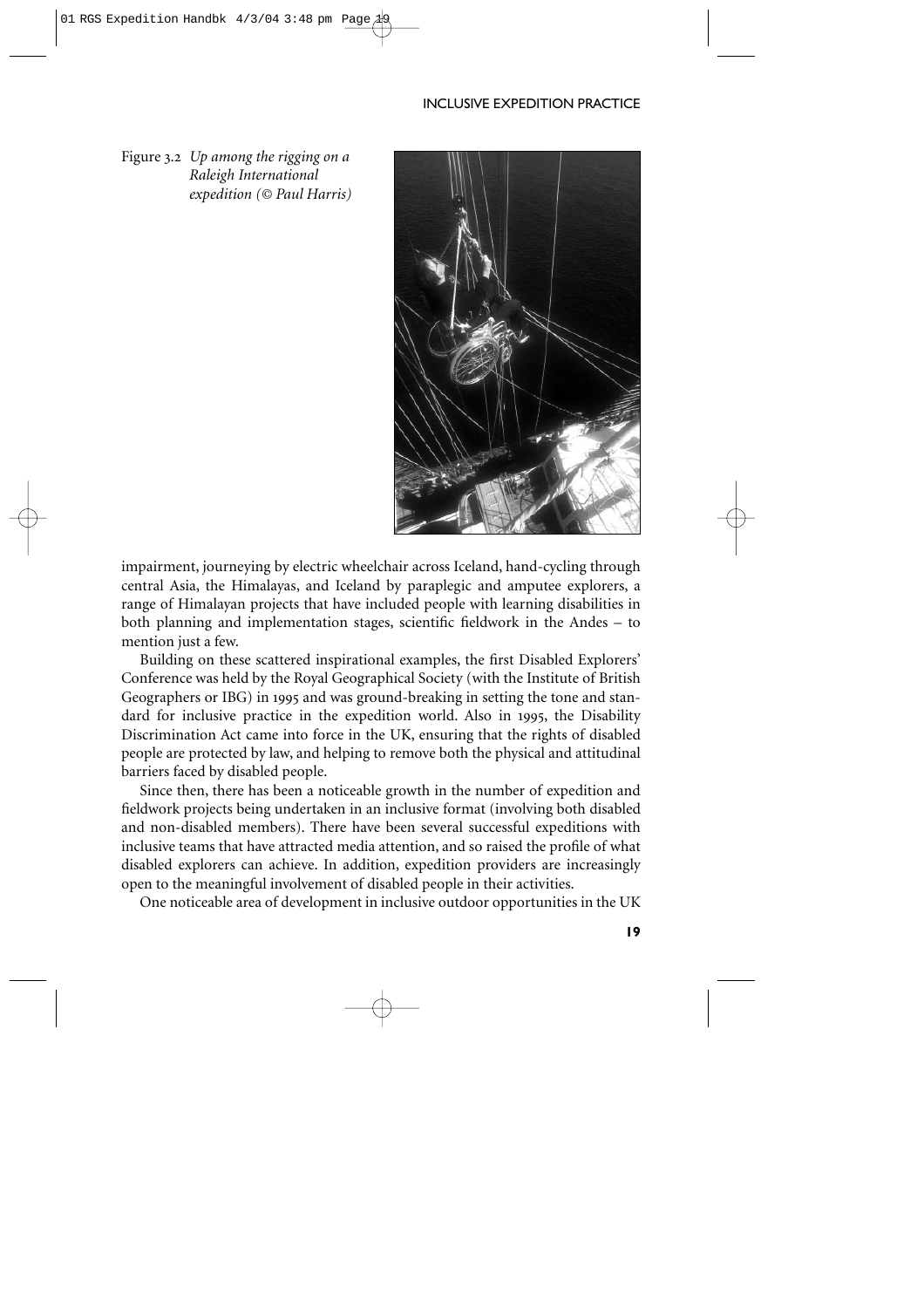has been through the "Adventure for All" group of outdoor centres, which have developed a range of opportunities for disabled people to participate in outdoor activities. There are also a number of initiatives that have focused their efforts on providing opportunities for specific disability groups: BackUp, focused on people with spinal cord injury, and Adventure Guide Dogs for the Blind, to name but a few.

National governing bodies of individual sports within the UK have also been working towards an inclusive mainstreaming agenda for a number of years. The concept of mainstreaming is simply making it possible for disabled people and other minority groups within society to be able to access sport as part of a mainstream club or at a standard facility, be it a club house, or outdoor or leisure centre.

The RGS–IBG now include a strong input from disabled explorers in their annual expedition planning conferences, supporting the inclusion of people with disabilities in all aspects of exploration. An "inclusive expedition" project being run at the RGS–IBG is challenging the barriers faced by disabled people when seeking full inclusion in expedition opportunities and offers a range of practical resources and support networks for disabled explorers and expedition planners.

This all sounds very impressive, and there have certainly been big changes in the last decade regarding inclusive opportunities, but there is still much that can be done.

# **KEY PRINCIPLE: A PEOPLE-CENTRED APPROACH**

People are central to any project; being able to understand the needs of the team is arguably the key to the success of any team. Our understanding of people and their needs starts from our understanding of our past experiences and ourselves. It can therefore be daunting when considering the needs of people from a different cultural, racial or physical perspective or background. When organising an expedition or fieldwork project, each one of us faces specific barriers, which need to be overcome to make the project happen. To facilitate this, there needs to be a common language.

### **Language and terminology**

Language is a powerful tool. The need is to ensure that the language used by the team is inclusive, both in the way in which it is used within the team and in the way the image of the project is presented to the outside world. Current terminology falls into two main categories: "people with disabilities" and "disabled people". Neither is wrong; intention and context are everything. Some of the models of disability summarised below may help in developing understanding and thus appropriate use of language.

#### *Medical*

In the past, disabled people were all too often considered to be a problem

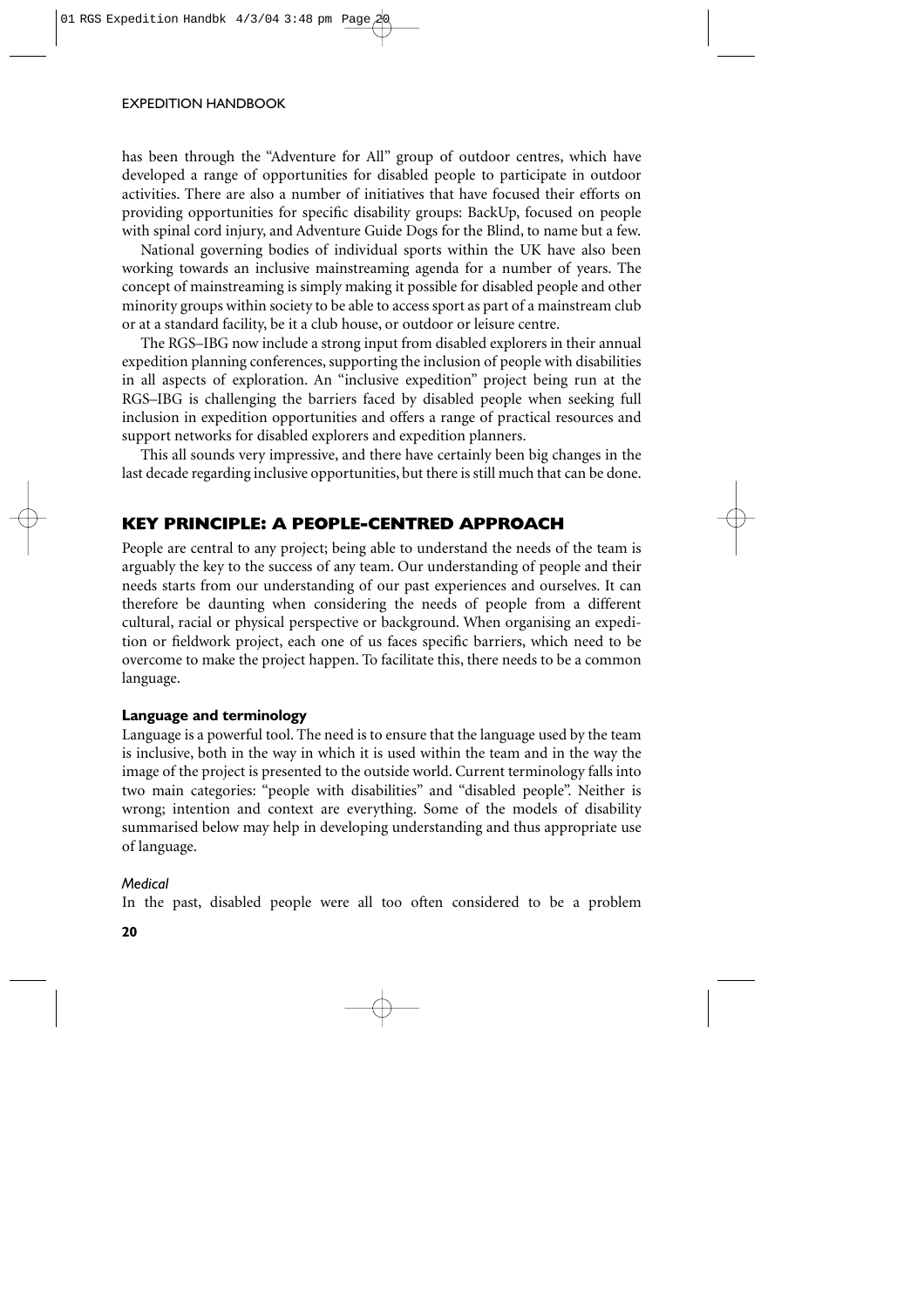requiring a medical solution, with individual personalities and achievements hidden, and the person being defined purely by the medical nature of their health state.

# *Social*

In the social model of disability, the whole person is considered, with the emphasis on the removal of barriers and the view that it is the environment that creates the disability, not the individuals themselves.

### *Functional*

The functional model is the favoured and current model used by the World Health Organisation. This leads on from the social model and accepts that barriers to participation are created by society. The aim is to understand the nature of a person's needs in a practical manner to ensure that positive actions can be taken to create new and progressive opportunities for all. There is no blame on an individual, environment or society. It encourages a partnership approach by providing a structure that promotes an understanding of an individual's impairment. Table 3.1 shows a comparison of the social and medical models of disability.

# TABLE 3.1 **COMPARISON OF THE SOCIAL AND MEDICAL MODELS OF DISABILITY**

| Medical                              |
|--------------------------------------|
| Owned by an individual               |
| Preventable                          |
| Solution is to find a medical cure   |
| Disability is a problem to be solved |
|                                      |

Development of an understanding of a person's needs can be partly achieved by training and reading, but there is no substitute for working with the person concerned. An open, positive and direct approach is often most effective in achieving partnership, understanding and workable solutions to any challenges faced by the team.

### **Definitions of disability**

Disability means the loss or limitation of social opportunities to take part in the normal life of the community on an equal level with others resulting from physical or social barriers (Barnes, 1992).

The word "impairment" is used where there is a functional limitation within the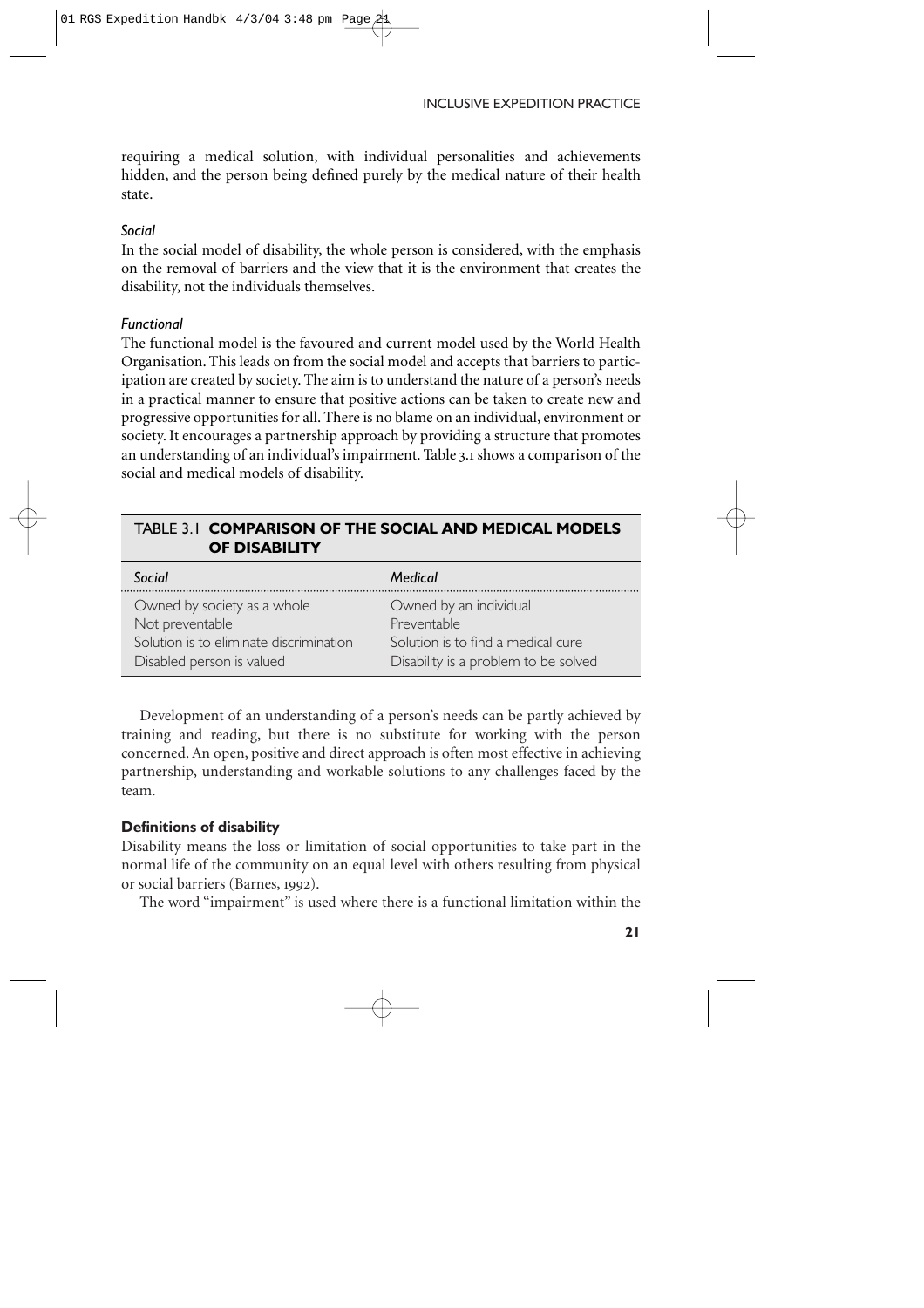individual, the cause of which may be physical, mental or sensory. In broad terms, disability can be broken down into the following areas:

- learning disability
- educational and emotional disabilities
- sensory impairments visual or hearing
- communication disabilities
- physical impairments.

# **BARRIERS TO PARTICIPATION**

We all face problems or require additional support in particular areas to make it possible for us to participate in a particular project. The barriers that a disabled person will face when seeking full inclusion need to be considered at the earliest stages of planning and organisation – not just before you start the field phase. Most of the barriers to participation fall under following headings:

- **Environmental**: physical access to the urban, rural or wilderness environment (see access model below).
- **Attitudinal**: managing the attitudes of team members, any linked institutions such as schools or "controlling" bodies, and also external societal attitudes.
- **Legal**: check that any insurer is aware of the nature and make-up of the team. Be specific to avoid complications in the future should the worst happen.



**22** Figure 3.3 *Model of access and inclusive participation (© Suresh Paul)*

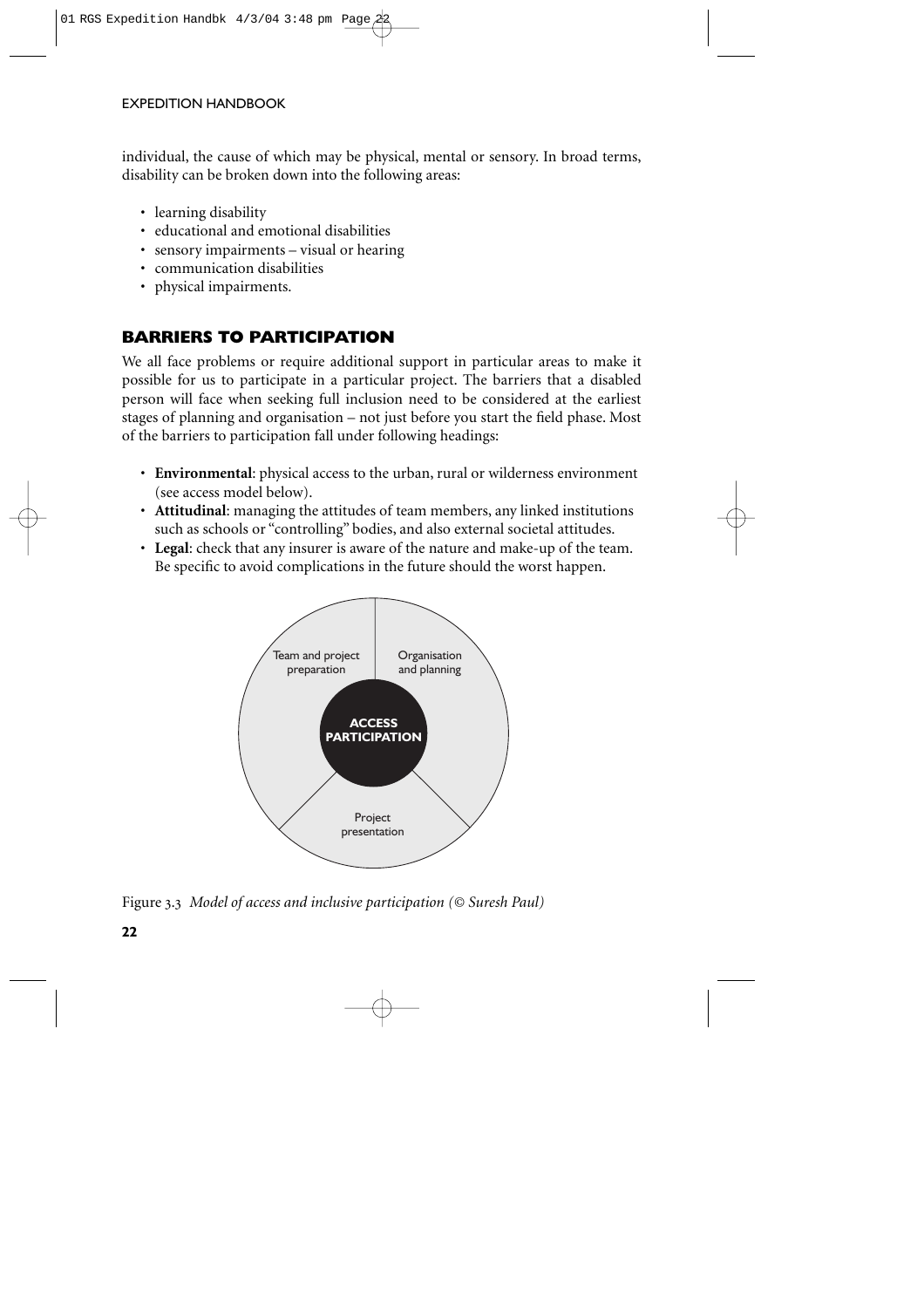A useful model of access and inclusive participation is illustrated in Figure 3.3. It involves three key factors:

- 1. **Presentation**: marketing of the project should include positive language and images.
- 2. **Preparation**: there should be open discussion with the individuals to ensure that needs and personal objectives are understood.
- 3. **Organisation and planning**: balance the needs of the project and the needs of all the individuals concerned.



Figure 3.4 *The cycle of oppression*

Working with the "cycle of oppression" (Figure 3.4) is a helpful way to overcome barriers and create a positive inclusive experience for all concerned. Barriers can become cumulative, creating an ongoing negative experience for the individual and team unless the cycle is challenged in as many ways as possible.

# **PLANNING A SUCCESSFUL INCLUSIVE EXPEDITION**

Expedition planning can be viewed as a matter of balancing the needs of the team, task and individuals, but often this is done without considering the social implications of the project or the background to the individuals concerned. Project planning is often seen as just a "straight-line process" either task led or team led.

Successful inclusive planning is indeed a matter of balancing the needs of the team, task and individuals. Consider planning as a circular process, with problemsolving, negotiating and researching, and then reassessing and redefining as the project evolves with the team. The need as ever is for good communication from the outset. This will lead to good planning and therefore a successful expedition.



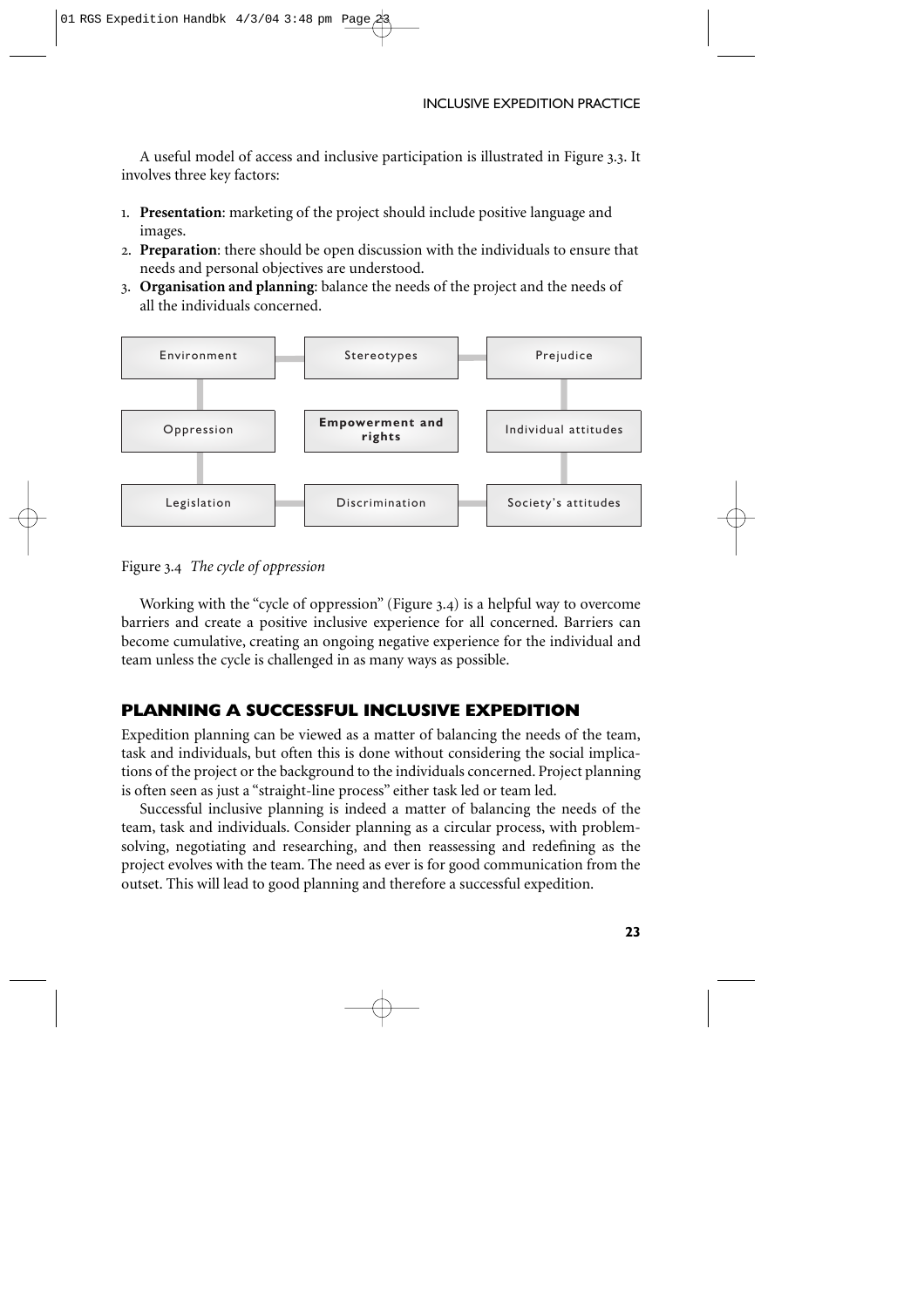

Figure 3.5a *Karen Darke on the Interventure Canada to Alaska Sea Kayak Expedition (© Suresh Paul)*



Figure 3.5b *Alistair Hodgson on the Coppermine River Expedition, Canada (© Suresh Paul)*

### **The team**

The need is always to treat the individual as an individual, but there is a requirement to consider how the needs of each of the team members interrelate. It can be useful to consider and discuss ways in which each of the team members is able to support the others. Consider also the balance of the team and the ability of the individuals to work in partnership (e.g. buddying) to ensure that both the project objectives and the individual and team needs are met.

# **Communication**

The aim of communication is to ensure that the intentions of all are understood. This can be challenging enough with a group of individuals with differing life experiences, dialects and backgrounds. It can be even more daunting when there is an added dimension such as a group member with a disability. Prioritise the information that you wish to share and set up the appropriate environment. A range of approaches that allow the team members to focus, understand, absorb, reflect and react in a positive way should be used. To assist in this communication process, you may want to consider the following:

- the environment for the session and its accessibility to all of the team
- the use of practical sessions to demonstrate techniques (e.g. safe moving and handling)
- background noise, especially for team members with hearing impairments
- the use of colour coding or tactile marking (various textures or sensations) for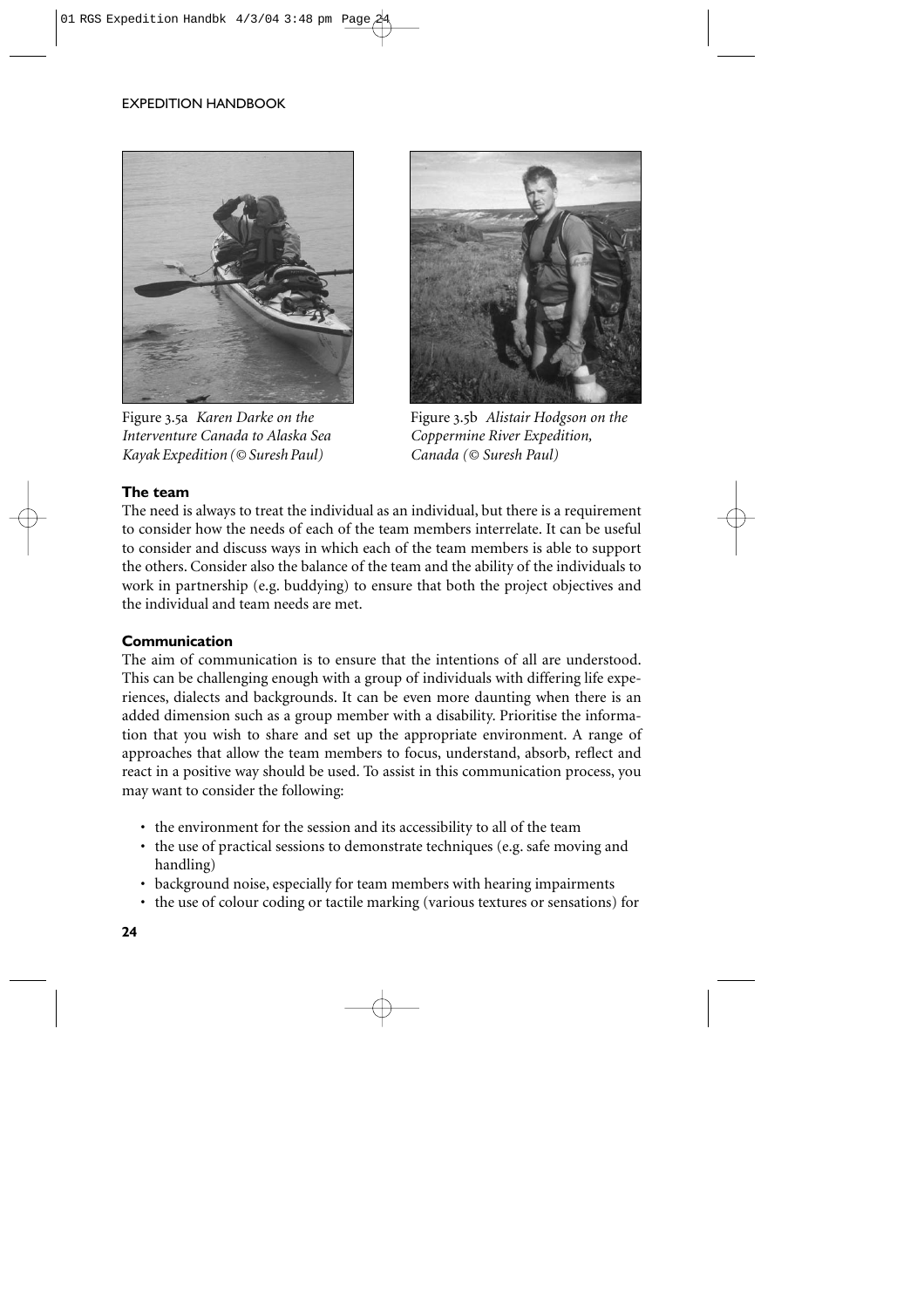

Figure 3.6 *Interventure Canada to Alaska Sea Kayak Expedition (© Suresh Paul)*

team members with visual impairments

- if appropriate, learn Basic Sign Language
- structure and content of the session
- timing and duration.

# **Talking about physical issues**

Physical impairments vary enormously, and so it is important to understand some of the specific ways in which an individual's disability affects them physically. It can be helpful to structure your communication about needs and the possible challenges that an individual and the team may have to face in a particular environment, and this also ensures that partnership and openness evolve with the project.

These conversations should consider factors such as muscle strength, endurance, levels of physical control, sensory function and the likely effects of the environment being visited.

Explore the project goals and ways of working that will ensure that all of the team are able to contribute and participate to their fullest. One of the hardest things is to decide that a particular option or activity is not suitable for all the team. However, if the options have been explored in practical terms, it can be much easier to say no without disappointment.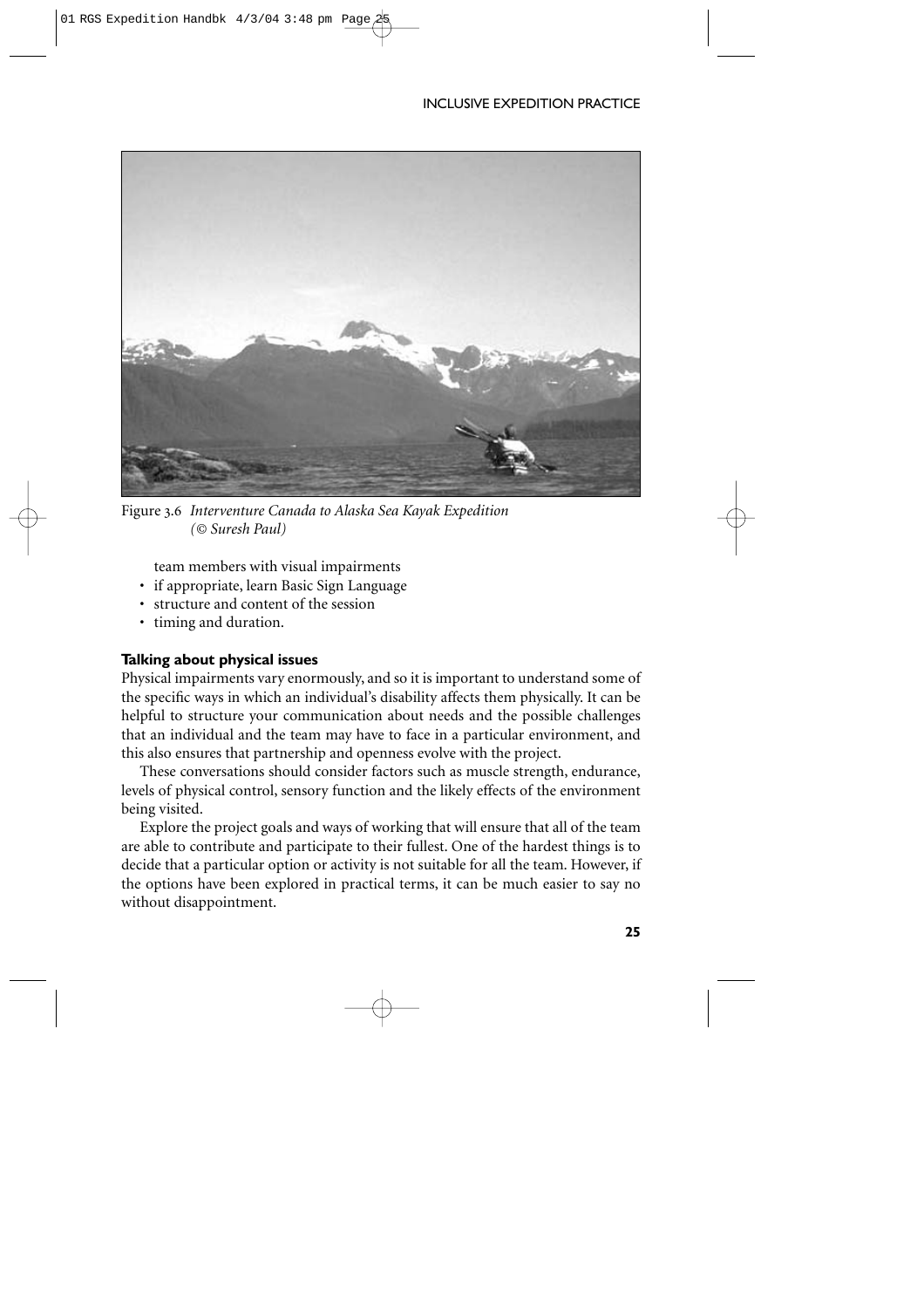| Work            | Leisure<br>Care |
|-----------------|-----------------|
| Work            | Leisure<br>Care |
| Work<br>Leisure | Care            |

Figure 3.7 *Diagram of "The Expedition Day" (© Suresh Paul and Graham Kay)*

### **Time management**

It is worth taking some time to consider the daily needs of the individual members to ensure that work and personal needs are balanced. Team members with a disability may need more time for personal care, so schedule activities so that all team members have time and space to cater for their own needs. This does not mean doing jobs for people. The need is for greater efficiency and flexibility by all to ensure that the team continues to function as a whole and is not split into subgroups. An understanding of everybody's needs within the team is important so that no one feels that they are wasting their time and not achieving. It can be tempting to force the pace or just get jobs done, but this achieves little. The team will develop only if it is able to adapt to ensure that all of the team is able to contribute.

## **Safe handling** (Table 3.2)

In the field it can often be difficult for people with mobility impairments to move around independently. It can be tempting to address the problem by using the team to provide assistance, but this is not an optimum solution – the individual may feel dependent and it may also put the team at risk. Therefore, try to choose a field site that reduces the need for assistance and promotes independence.

This cannot always be achieved, and if the environment dictates a large amount of moving and handling take time to consider all the aspects of the process. In such a highly changeable environment it is difficult to offer absolute rules, but consider training the team in safe handling techniques and acquire any equipment that may be useful before you depart. When on location, always check,"Is lifting really required?", "Can I get some help?", "Share the load?" The following points may be useful to help ensure that your team works safely together.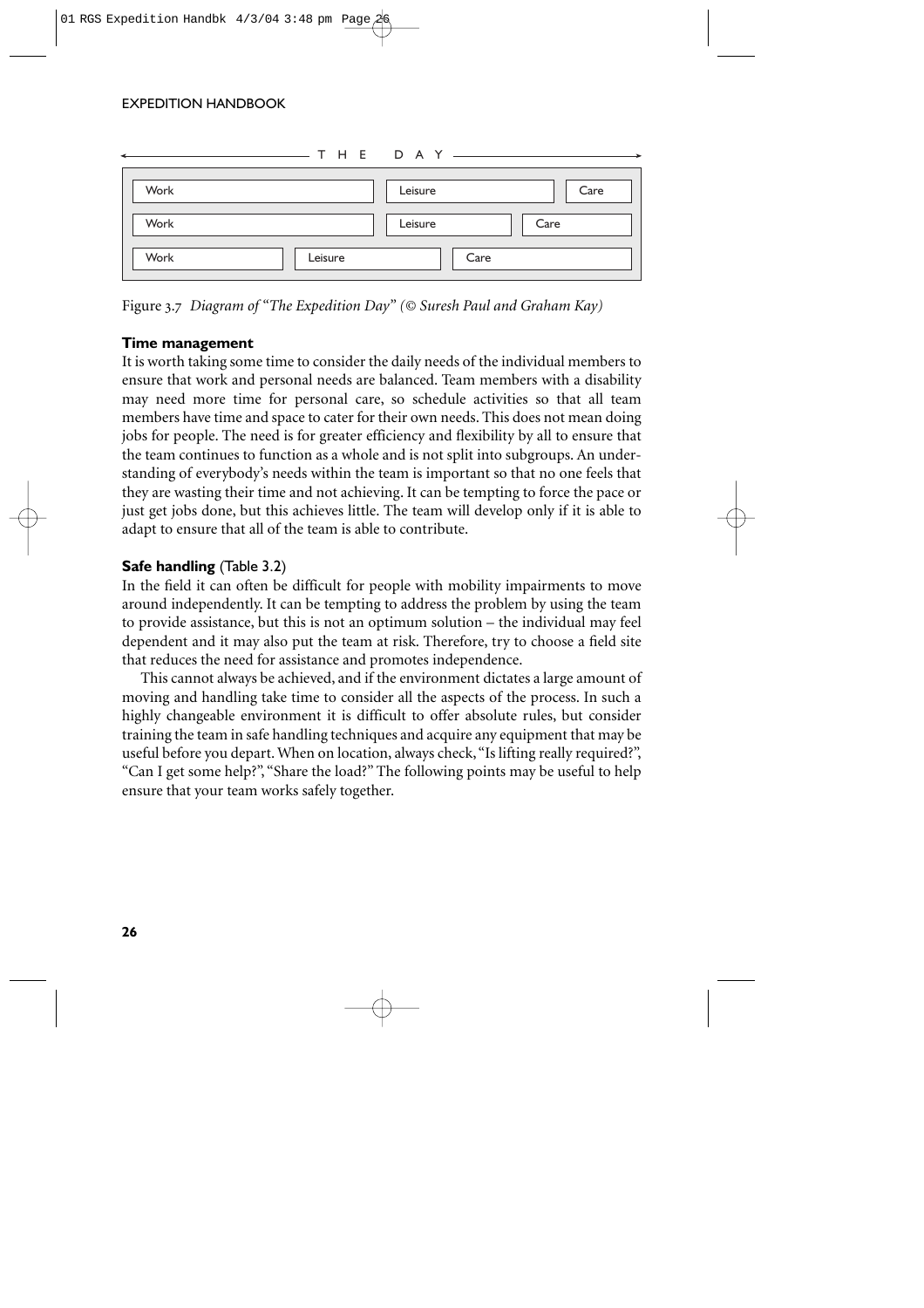| <b>TABLE 3.2 SAFE HANDLING</b>             |                            |                                                           |  |
|--------------------------------------------|----------------------------|-----------------------------------------------------------|--|
| $Plan - SAFE$                              | Consider - LITE            | Execute                                                   |  |
| <b>Stop</b><br>Assess<br><b>F</b> ormulate | Load<br>Individual<br>Task | Spine in line<br><b>Slide</b><br><b>B</b> alance the load |  |
| <b>Execute</b>                             | <b>E</b> nvironment        | <b>Risks</b>                                              |  |

© Suresh Paul 2002

### *Equipment*

The packing, storage and transportation of equipment should be made as simple as possible, to help team members as well as border guards and customs officials. Consider the following:

- The size and shape of individual packages to make them easy and safe to handle by as many team members as possible.
- Pre-expedition familiarisation and briefing with regard to more complex pieces of equipment.
- Colour coding and differentiation (between the background and object), numbering and texture to help identification of individual packages by any team members with visual or hearing impairments.

Note that colour and texture can be useful for people with hearing impairments because the appropriate use of colour can reduce the number of signs or simplify the language used by the team when talking about the equipment or organising packages.

#### *Legal issues: consent and risk*

The legal issues surrounding safe and responsible expedition practice are no different whether or not your project includes disabled people. However, some fear and confusion remain about the issue of consent. As with any expedition project, the need is for all team members to maintain control over the risks that they take and the hazards to which they are prepared to be exposed:

- Ensure that your research and preparation for the project identify all the potential hazards to the team members and the project. Assumptions and not confronting issues during the planning stage can only lead to trouble while in the field.
- When in the field it is important to ensure that the hazards within a given

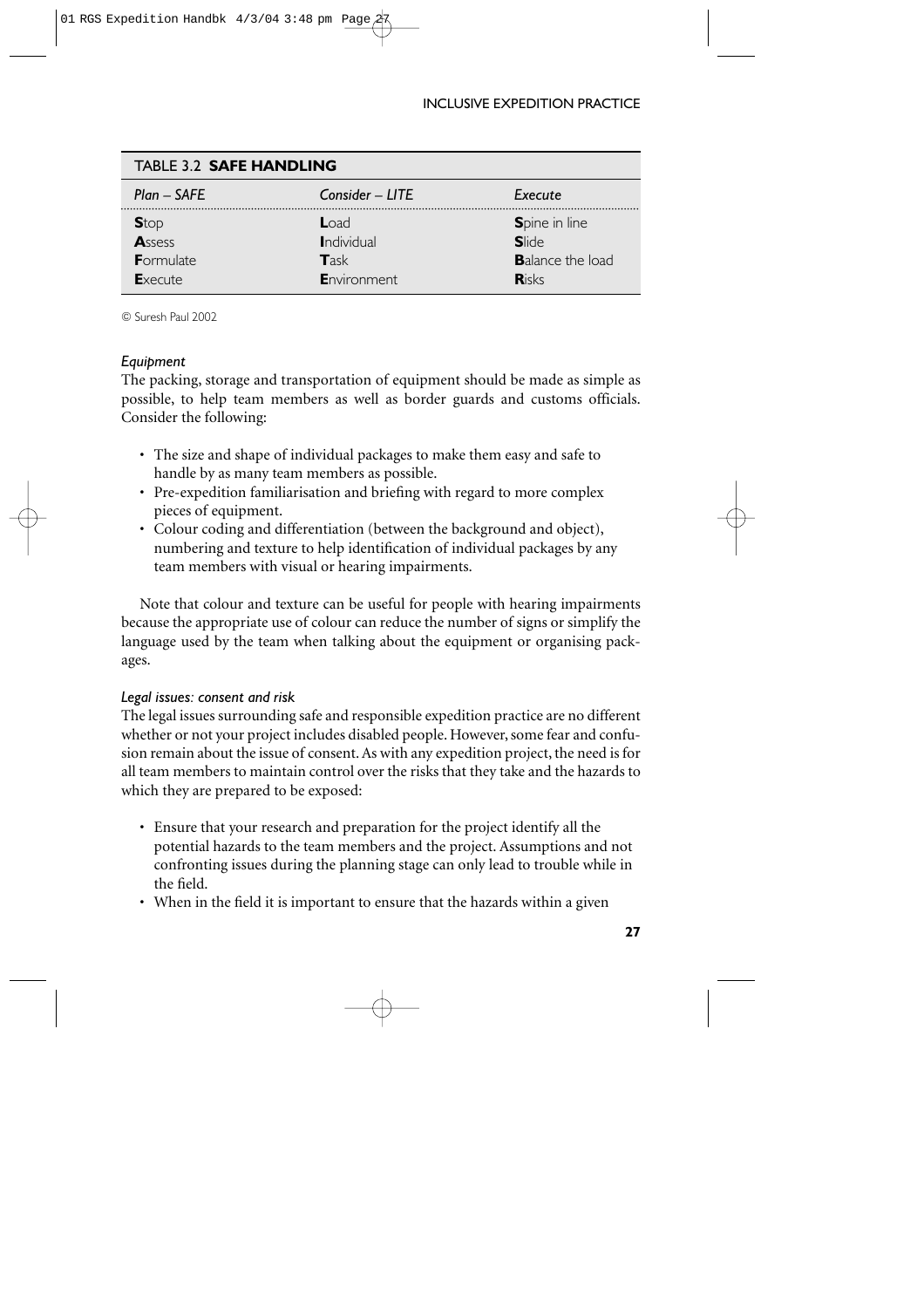operational environment are minimised and the risks to the team explained in such a manner that all concerned are able to understand.

• If, as a leader, you are in a position where you hold a higher duty of care, it is important that you explain your actions and hold discussions to ensure that the team is able to work with you to best effect.

If there is a need to simplify the situation or to ensure that it is possible to keep a situation under control, it can be useful to categorise risk. One model used in Outdoor Education is the "traffic light model", which can be explained and reinforced during the planning and preparation by the team:

- **Green**: very low or little risk, which allows all those involved in an activity to relax and accept a balanced but open challenge; this in turn allows the team the possibility for exploration.
- **Yellow**: medium risk activities; close to appropriate help if required.
- **Red**: areas or activities that, if not conducted in an appropriate manner, may cause harm and therefore require direct monitoring.

This model can be used as a basis of an exercise that helps the team develop a greater level of understanding of the nature of risk and what can be considered as successful risk assessment.

# **BENEFITS OF INCLUSIVE EXPEDITIONS**

This chapter is written as a start point to help you prepare and implement an inclusive expedition. It has focused on possible tools to dissolve barriers and lead to a successful experience for all involved. It is worth remembering the many benefits of an inclusive expedition. A successful inclusive expedition is a powerful way of challenging social barriers, encouraging participation, promoting access to science and adventure, and removing stereotypes of disability.

The nature of the challenges encountered by an inclusive team often require creative thinking, innovative problem-solving and flexible team working which all contribute to the personal development of those involved.

# **MEDICAL ISSUES AND HEALTH CARE IN THE FIELD**

Regardless of disability, the key principles of health care and first aid remain the same. Casualties in the outdoors will still suffer from the effects of the environment. The need is still for prevention. Good nutrition, equipment, appropriate clothing, good hygiene and sanitation are still the priorities. Do not replace your thinking and experience in this area, but build on first-aid principles and common sense, working

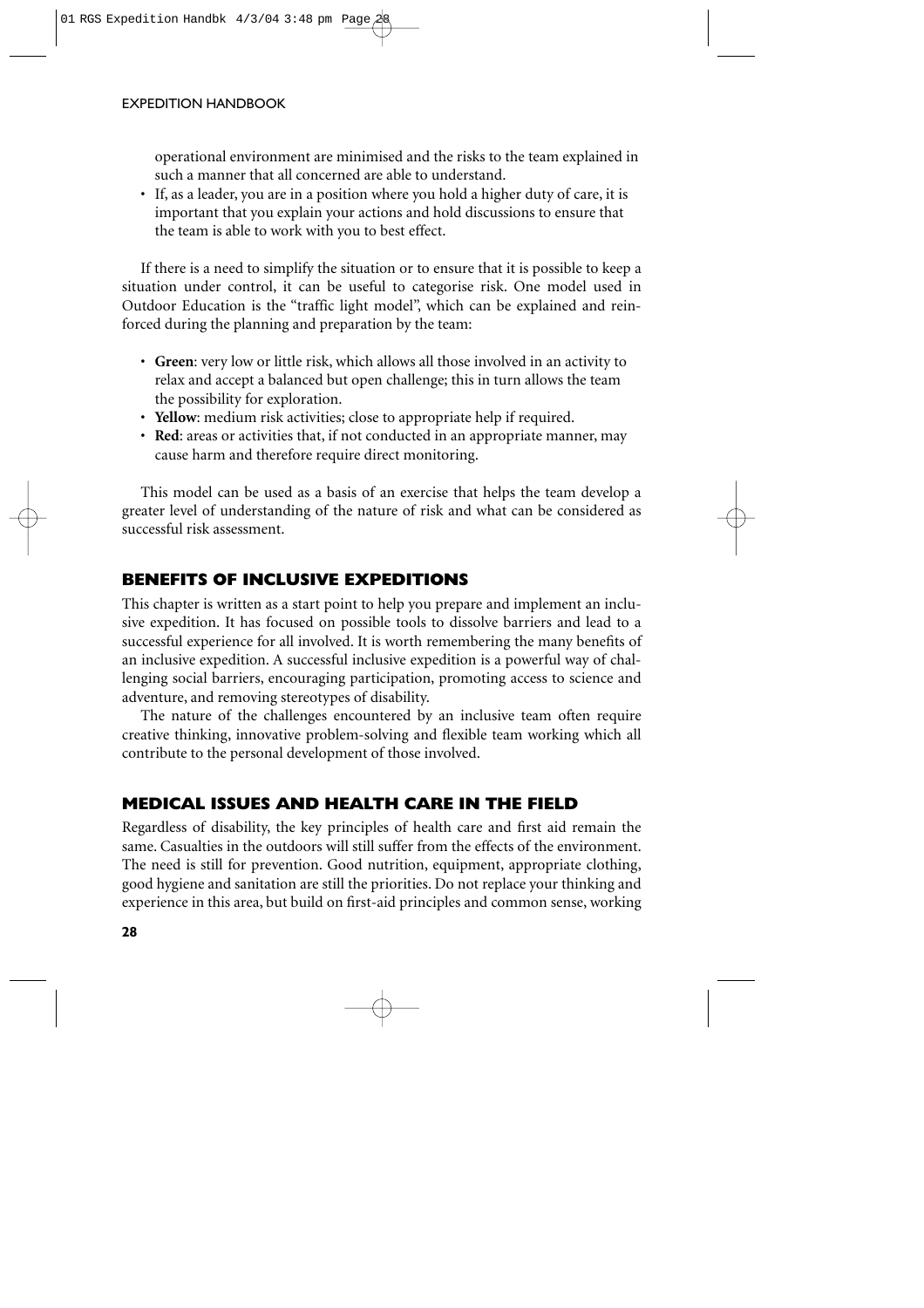with individuals during the preparation phase of the project to ensure that they are able to develop their own daily living strategies:

- Try not to make everything a medical matter.
- Work to ensure that a team member is able to maintain independence as far as possible.
- Ensure that you have the correct permissions and paperwork to carry any non-standard medication, dressings and medical supplies, and include letters from your consulate or country representative in the area in which you are staying.
- If an individual team member requires regular medication or equipment, try not to package all the supplies into one bag, to help ensure that an emergency is not created if the pack is lost.
- Package medical supplies appropriately.
- Consider the need for a grab-and-go bag containing the vital supplies for an individual team member should the worst happen and an evacuation is required.
- Test any specialist medical equipment under "simulated" environmental conditions before departure (e.g. for a polar expedition, do catheters freeze in very cold conditions?).

There are an increasing number of people in society who have a wide range of conditions that are not obvious at first glance. The need is to ensure that you know about the medical conditions of all of your team members. Use a well-worded and confidential pre-expedition medical questionnaire backed up by a one-to-one interview. This should allow you to explore issues such as coping with hidden disabilities like diabetes and epilepsy when in the field.

# **CONCLUSION**

The key to successful inclusive expedition practice is understanding the needs of the team, task and individuals, and fostering open communication from the outset.

In the planning stage, remember to consider:

- sharing information and understanding team member requirements
- time management
- safe moving and handling
- grouping and buddying
- appropriate use of equipment
- thoughtful packing
- consent and risk assessment tools
- insurance.

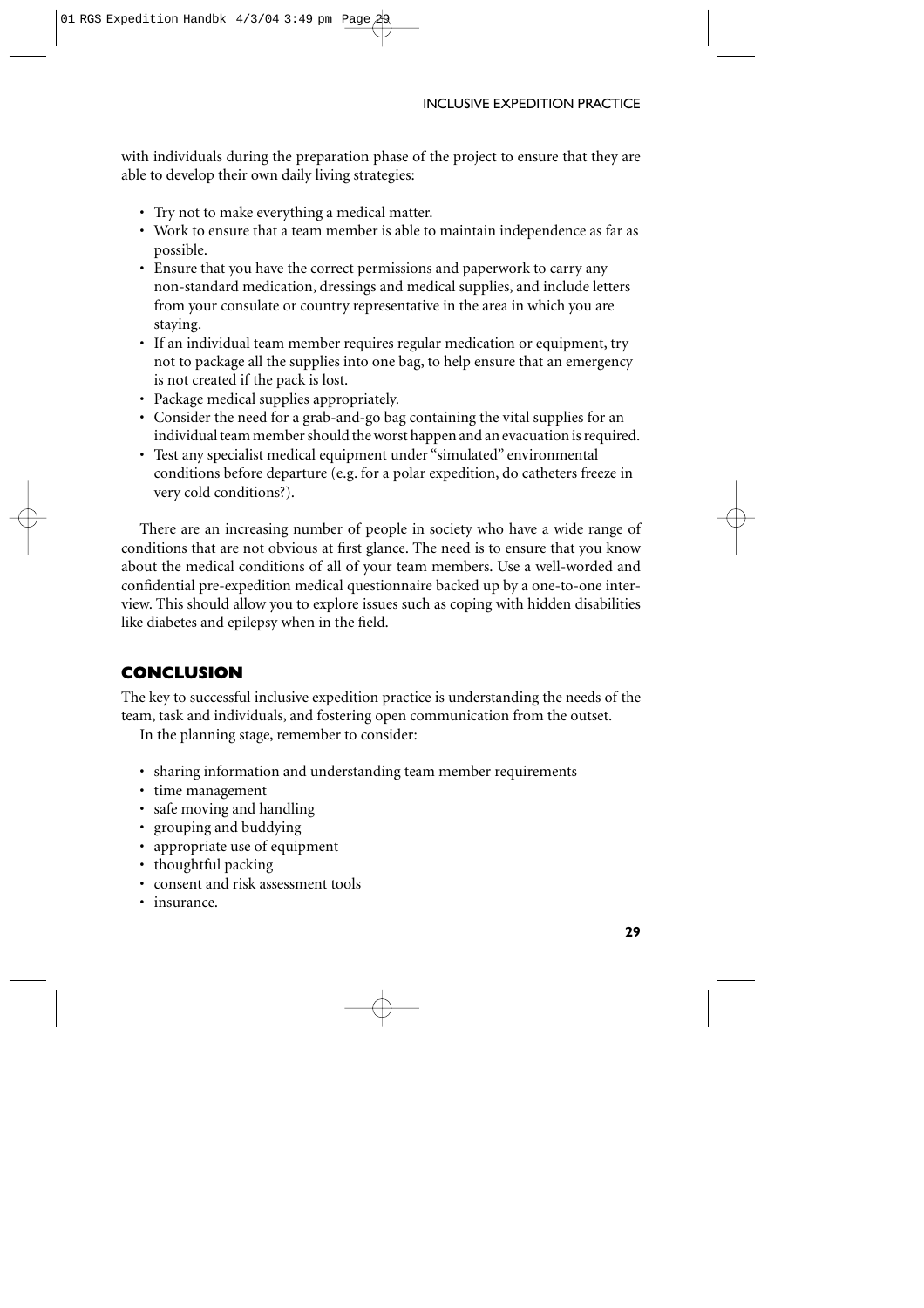Inclusion is a process and not necessarily an end result. Challenging barriers is a natural part of exploration. Vision is the key to good planning and inclusive practice is the key to visionary team work.

# **FURTHER INFORMATION**

#### **RGS–IBG Inclusive Expedition and Fieldwork Practice website**

Since the first RGS–IBG Disabled Explorer's workshop in 1995 much has been achieved to make field science and exploration accessible to disabled people. A partnership between the RGS–IBG and Shell helped provide practical support and encouragement for inclusive fieldwork practice, under the guidance of Shell secondee Dr Karen Darke. This project was driven by legislative requirements surrounding access to education for disabled people. Further details and information sheets on this topic can be found at www.rgs.org/inclusive

#### **Suggested reading**

- Barnes, Colin (1992) *Disabled people in Britain: a case for anti-discrimination legislation*. London: C. Hurst and Co.
- Duke of Edinburgh's Award (2003) *Special Needs: Over to You*. The Award Scheme Ltd. www.theaward.org.

Gregory, W. (1996) *The Informability Manual*. London: HMSO.

#### *Access*

Centre for Accessible Environments (1999) *Designing for Accessibility Environments*. London: Centre for Accessible Environments.

Fieldfare Trust (2001) *BT Countryside for All*. Sheffield: British Telecom/Fieldfare Trust Royal National Institute for the Blind (1995) *Building Sight*. London: HMSO.

#### *Fieldwork*

Geography Discipline Network: www.glos.ac.uk/gdn/disabil/

- *Issues in Providing Learning Support for Disabled Students Undertaking Fieldwork and Related Activities. Providing Learning Support for Students with Mobility Impairments. Providing Learning Support for Blind or Visually Impaired Students. Providing Learning Support for Deaf or Hearing Impaired Students.*
- *Providing Learning Support for Students with Mental Health Difficulties.*

*Providing Learning Support for Students with Hidden Disabilities and Dyslexia.*

#### *Inclusive canoeing*

Smedley, G. (1995) *Canoeing for Disabled People*. West Bridgford, Notts: British Canoe Union. Ripley, K. and Scandrett, S. (date of publication not known) *Signs for Canoeists*. Avon Deaf Children's Society, 8 Fairlawn Road, Montpellier, Bristol BSA6 5JR.

Wortham, A. and Zeller, J. (1990) *Canoeing and Kayaking for Persons with Physical Disabilities.* American Canoe Association, 7422 Alban Station Blvd., Suite B-232, Springfield, VA 22150, USA. Tel: +1 703 451 0141, website: www. acanet.org

*Safety*

Bailey, H. (1994) *Leisure Activities – Safety Guidelines*. SCOPE.